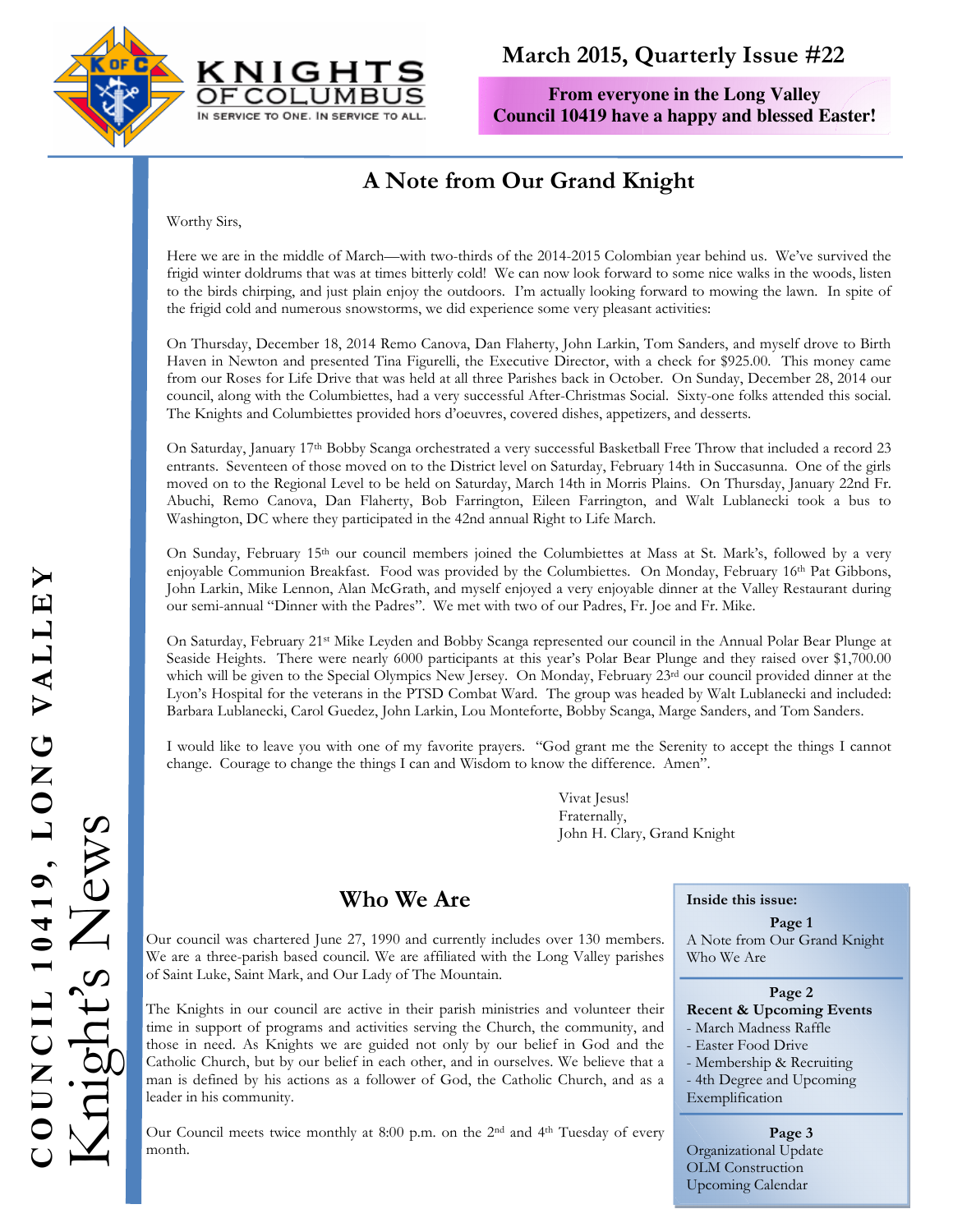### March Madness Raffle

We have our March Madness Raffle drawing coming up on March 15<sup>th</sup> at 5:00 pm. The drawing will be held at Our Lady of the Mountain Church gathering space. The proceeds of this year's raffle will once again be given to the parishes to support needy families in our Long Valley Catholic community. We will be selling tickets after Masses on the weekends of March  $7<sup>th</sup>$  and March  $14<sup>th</sup>$  at all three churches. Sign-up sheets for each of the parishes will be distributed shortly by the parish coordinators.

Although tickets sales after Masses are important, the success of any raffle is dependent on us individually selling. Brothers, please help! Take a ticket book or two to sell to your friends, family, neighbors, and co-workers. Remember that all net proceeds will be going to help those in need in our local Catholic community.

> We will be raffling three great prizes: 1. Samsung 46" LED Smart HDTV 2. Apple iPAD Mini 2 3. Amazon Fire HD 7"

Brothers, thank you in advance for all your assistance! For more information please contact Brother John Creamer, creamer1@comcast.net or by cell phone 908-642-5255.

#### Easter Food Drive

As most of you know, Council 10419 has been holding food drives twice a year for over 20 years. These would not have been possible without the many Brothers whose efforts make the food drives a success. This spring, the Easter Food Drive is scheduled for Saturday March 28<sup>th</sup> and Sunday March 29<sup>th</sup> at the Shop-Rite of Chester. Your help to needed again to make this Easter food drive a success.

In addition, several Brothers are needed to help with delivering food after the drive is complete.

Please contact Brother Art Catalusci, **artcatal@gmail.com**, if you are able to help with the drive.

# Membership and Recruiting

We will be hosting an Open House at St. Mark's on Tuesday, March 24th at 8 pm. All men 18 and over are welcome to attend to learn more about becoming a member. Food and refreshments will be served. Come out and join us. We are always looking for good candidates to join our ranks, be sure to have a form 100 with you and always be prepared to explain to a potential candidate what we do as Knights and how we support our local parishes and the community.

Be proud of who we are, who you are, what we do and share that with others!

For more information regarding new membership please contact Brother Mike Lennon, mike.lennon@comcast.net.

# 4 th Degree and Upcoming Exemplification

Religiously Devoted, Patriotically Proud... For most men who follow Jesus, there comes a time when duty extends beyond our own lives, beyond how we lead our families, and into how we serve our fellow man. That is what the Knights of Columbus is all about. The Patriotic Degree allows K of C members to take this one step further. "Sir Knight" is more than a title - it's a honor.

• Standing firm in support of the order - Knights of the Patriotic Degree are dedicated to the personal development and continued honor of brother Knights. We are always there to offer leadership, guidance and encouragement.

• Proudly serving the country - Knights of the Patriotic Degree glorify God by serving our communities and nations as though Christ were the one being served.

• Unwavering support of faith - Knights of the Patriotic Degree hold unwaveringly to what is right and honorable, working to keep God in the civic arena, serving the life of the Church, and defending the laws that recognize the sanctity of life and true religious liberty.

• Honoring the legacy of Knighthood - the Color Corps is an elective division of the Patriotic Degree that presents a visible reminder of our service to the community.

• Military Chaplain Scholarship - the Knights of the Patriotic Degree has established a scholarship program to help fund the education of seminarians preparing to become Catholic chaplains in the US Armed Forces. These funds will help produce a new generation of much-needed Catholic chaplains to minister to the spiritual needs of our US Armed Forces and their families.

The Augustus J Rampone Assembly #2450 supports members of the Long Valley Knights of Columbus Council #10419. Meeting at 8:00PM every 3rd Monday of the month, at the Joyce Kilmer Council hall in Hackettstown, we look forward to discussing how you can take being a Knight "one step further"! Vivat Jesus.

4 th Degree membership is available for any Brother who is a Third Degree member in good standing. There will be a 4th Degree Exemplification on April 19th, 2015 at 1:00PM at the Parsippany Hilton Hotel. This year, the Degree will be held in honor of Peter J. Bartkowiak, Former Master. For more information about the Exemplification or the 4<sup>th</sup> Degree please contact Brother Michael Leyden, mleyden@adeptmobile.com and feel free to visit the 4th Degree website: http://www.kofc.org/un/en/fourth/index.html